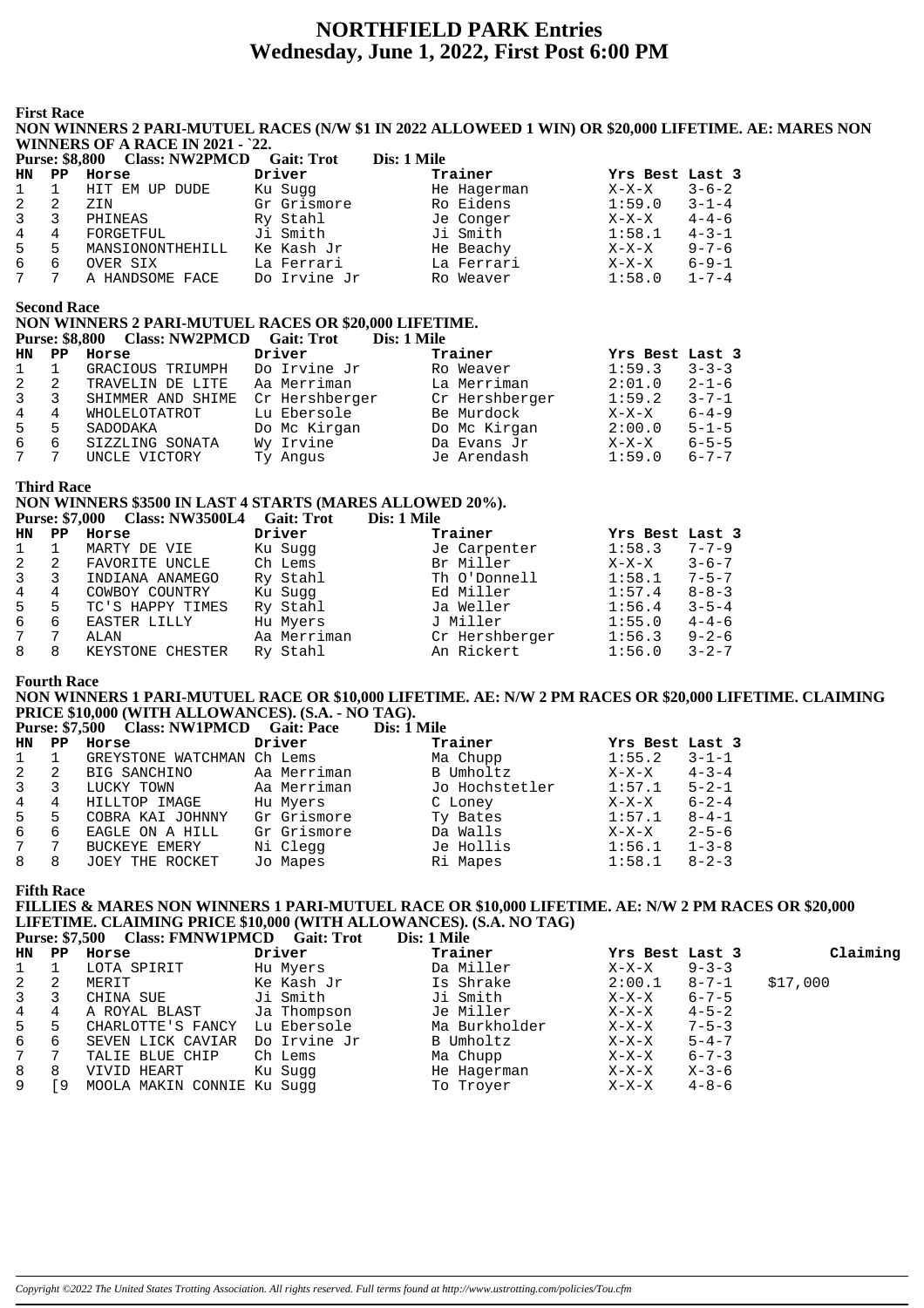#### **Sixth Race NON WINNERS 4 PARI-MUTUEL RACES OR \$30,000 LIFETIME. Purse: \$9,800 Class: NW4PMCD Gait: Trot**

|                 |   | Turst. \$7,000 Class. IVIVEL FICD Gall. TTUL |              | різ. І ічше  |                 |             |
|-----------------|---|----------------------------------------------|--------------|--------------|-----------------|-------------|
| HN PP           |   | Horse                                        | Driver       | Trainer      | Yrs Best Last 3 |             |
| $\mathbf{1}$    |   | GENERAL TSO                                  | Aa Merriman  | Ro Coblentz  | 1:57.1          | $5 - 1 - 2$ |
| 2               | 2 | STEPHANIE HILL                               | Ro Wrenn Jr. | Ch Beaver    | X-X-X           | $6 - 3 - 3$ |
| $\mathbf{3}$    | 3 | CLIFFS OF MOHER                              | Aa Merriman  | Ch Myrick    | 1:59.3          | $8 - 8 - 3$ |
| 4               | 4 | MO BAY                                       | Ch Lems      | Sa Schillaci | 1:58.3          | $2 - 3 - 2$ |
| 5               | 5 | LOADEDWITHCREATINE                           | Ku Sugg      | He Hagerman  | 1:56.3          | $9 - 8 - 1$ |
| 6               | 6 | INDIANAS MYMVP                               | Hu Myers     | Th O'Donnell | 1:59.0          | $9 - 3 - 5$ |
| $7\overline{ }$ | 7 | MINOTTO HANOVER                              | Ch Lems      | Ma Chupp     | 1:58.1          | $7 - 1 - 7$ |
| 8               | 8 | ELEGANT GIGI                                 | Do Irvine Jr | Ro Weaver    | $X-X-X$         | $5 - 4 - 7$ |
|                 |   |                                              |              |              |                 |             |

### **Seventh Race**

# **NON WINNERS \$3600 IN LAST 4 STARTS.**

|                 | <b>Purse: \$7,000</b> | <b>Class: NW3500L4</b> | <b>Gait: Pace</b> | Dis: 1 Mile    |                 |             |
|-----------------|-----------------------|------------------------|-------------------|----------------|-----------------|-------------|
| HN              | PP                    | Horse                  | Driver            | Trainer        | Yrs Best Last 3 |             |
| $\mathbf{1}$    |                       | BAIT A HOOK            | Ch Lems           | Th O'Donnell   | 1:52.3          | $9 - 5 - 1$ |
| 2               | -2                    | RANGER ALERT           |                   | Je Ebersole    | $X-X-X$         | $2 - 3 - 5$ |
| $\overline{3}$  | 3                     | JOHNNY ROCKETTE        |                   | Ro Steck       | $X-X-X$         | $2 - 2 - 9$ |
| $\overline{4}$  | 4                     | TAP TAP TAP            | Bi Davis Jr       | Cr Hershberger | 1:53.2          | $5 - 6 - 1$ |
| 5               | 5                     | GOTIT                  | Ry Stahl          | Ch Allen       | 1:57.3          | $8 - 1 - 9$ |
| 6               | 6                     | <b>JUST BOOKEM</b>     | Lu Ebersole       | Sa Schillaci   | 1:51.2          | $6 - 3 - 6$ |
| $7\overline{ }$ | 7                     | TRUMP THAT             | Aa Merriman       | C Loney        | 1:56.0          | $3 - 8 - 5$ |
| 8               | 8                     | VINTAGE GRAND          | Ke Kash Jr        | Ke Kash Jr     | 1:51.3          | $3 - 2 - 6$ |

#### **Eighth Race**

# **NON WINNERS 2 PARI-MUTUEL RACES (FILLIES & MARES N/W 3) OR \$20,000 LIFETIME. AE: N/W 3 PM RACES OR \$30,000 LIFETIME. CLAIMING PRICE \$15,000 (WITH ALLOWANCES). (S.A. - NO TAG).**

**Purse: \$8,800 Class: NW2PMCD Gait: Trot** 

| HN    | PP  | Horse          | Driver      | Trainer     | Yrs Best Last 3 |             |
|-------|-----|----------------|-------------|-------------|-----------------|-------------|
|       |     | REDEMPTOR      | Ju Irvine   | Ju Irvine   | $X-X-X$         | $2 - 6 - 4$ |
|       | -2  | HORSE FLY      | Ke Kash Jr  | Ke Kash Jr  | 2:00.2          | $7 - 8 - 5$ |
| 3     | - 3 | ANASTASIA NERO | Ry Stahl    | Je Conger   | $X-X-X$         | $4 - 5 - 2$ |
| 4     | 4   | COUNT JOGGING  | Ku Suqq     | Mi Wollam   | X-X-X           | $2 - 7 - 3$ |
| $5 -$ | - 5 | WILLING SPIRIT | Ch Lems     | Ma Chupp    | $X-X-X$         | $7 - 2 - 6$ |
| ნ.    | 6   | BLUE JACKET    | Ja Thompson | Am Mills    | 1:59.4          | $6 - 7 - 9$ |
| 7     |     | FROSTY TROUBLE | Lu Ebersole | Ja McGinnis | $X-X-X$         | $2 - 7 - 5$ |

#### **Ninth Race**

## **NON WINNERS \$2250 IN LAST 4 STARTS THAT ARE N/W \$20,000 IN 2022.**

|                |             | Purse: \$5,000 Class: NW2250L4 Gait: Pace |              | Dis: 1 Mile     |                 |              |
|----------------|-------------|-------------------------------------------|--------------|-----------------|-----------------|--------------|
| <b>HN</b>      | $_{\rm PP}$ | Horse                                     | Driver       | Trainer         | Yrs Best Last 3 |              |
| $\mathbf{1}$   |             | COUSIN LOUIE                              | Ro Wrenn Jr. | Le Davenport    | $X-X-X$         | $10 - 5 - 5$ |
| 2              | -2          | MEADOWBROOK FLASH Lu Ebersole             |              | Ro Krenitsky Jr | 1:55.2          | $4 - 4 - 6$  |
| $\overline{3}$ | 3           | NORTHERN SPY                              | Hu Myers     | Mi Myers        | $X-X-X$         | $2 - 7 - 9$  |
| $4^{\circ}$    | 4           | FG'S MONDU PACKRAT Gr Grismore            |              | Je Toska        | 1:54.1          | $6 - 2 - 8$  |
| 5              | 5           | BLUE SPANX                                | Ke Kash Jr   | Ke Kash Jr      | $X-X-X$         | $7 - 7 - 3$  |
| 6              | 6           | J C ONTHEBEACH                            | Ku Sugg      | Je Roegner      | 1:54.4          | $4 - 3 - 5$  |
| $7^{\circ}$    | 7           | RIGGINS ART                               | Aa Merriman  | Am Mills        | 1:56.4          | $7 - 2 - 5$  |
| 8              | 8           | MCWIZ                                     | Aa Merriman  | Ro Steck        | $X-X-X$         | $6 - 3 - 5$  |

**Tenth Race**

#### **NON WINNERS 1 PARI-MUTUEL RACE OR \$10,000 LIFETIME.** Purse: \$7,500 Class: NW1PMCD Gait: Trot Dis: 1 Mile

| HN             | PP | Horse                 | Driver      | Trainer     | Yrs Best Last 3 |             |
|----------------|----|-----------------------|-------------|-------------|-----------------|-------------|
|                |    | TURBO CAVIAR          | Lu Ebersole | Je Ebersole | $X-X-X$         | $2 - 5 - 6$ |
| 2              | 2  | WHIMSICAL KID         | Ch Lems     | Le Mullet   | X-X-X           | $6 - 9 - 3$ |
| $\overline{3}$ |    | STRATEGIC COMMAND     | Ku Sugg     | Ed Miller   | $X-X-X$         | $7 - 3 - X$ |
| 4              | 4  | DERECHO STORM         | Hu Myers    | Da Miller   | 2:02.0          | $1 - 5 - 8$ |
| 5              | 5  | U GOTTA BE LEAF       | Hu Myers    | Mi Myers    | $X-X-X$         | $6 - 3 - 9$ |
| 6              | 6  | ORNERY FRED           | Lu Ebersole | Ro Eidens   | X-X-X           | $8 - 8 - 8$ |
|                | 7  | PADLOCK               | Ry Stahl    | Jo Wengerd  | X-X-X           | $5 - X - X$ |
| 8              | 8  | ANDOVERTHECADDY       | Do Sherman  | Je Roegner  | $X-X-X$         | $3 - 4 - 7$ |
| 9              | 9  | MUSIC DEO<br>SOUND OF | Aa Merriman | Ch Beaver   | 1:58.0          | $1 - 1 - 8$ |

**Eleventh Race**

#### **GUARANTEED \$10,000 PICK 4 STARTS HERE NON WINNERS 1 PARI-MUTUEL RACES OR \$10,000 LIFETIME. CLAIMING PRICE \$7500 (WITH ALLOWANCES). (S.A. - NO TAG).**<br>Purse: \$4,000 Class: 7500CLNW1 Cait: Pace Dis: 1 Mile **Pulse: 7500CLNW1 Gait: Pace**

|                                                              |                                                                                       | <i>різ. І імін</i> е                                                     |         |             |                                                        |
|--------------------------------------------------------------|---------------------------------------------------------------------------------------|--------------------------------------------------------------------------|---------|-------------|--------------------------------------------------------|
|                                                              | Driver                                                                                | Trainer                                                                  |         |             | Claiming                                               |
|                                                              |                                                                                       | Ro Brooks                                                                | $X-X-X$ | 6-4-6       | \$11,250                                               |
|                                                              |                                                                                       | Am Mills                                                                 | $X-X-X$ |             | \$11,250                                               |
|                                                              | Ry Stahl                                                                              | Ch Allen                                                                 | X-X-X   | $8 - 7 - 2$ | \$11,250                                               |
| SAID MY NAME                                                 | Aa Merriman                                                                           | C Loney                                                                  | $X-X-X$ |             |                                                        |
|                                                              |                                                                                       | B Umholtz                                                                | X-X-X   |             |                                                        |
| HOUSE EDGE                                                   | Ke Kash Jr                                                                            | Ke Kash Jr                                                               | $X-X-X$ | $5 - 9 - 3$ |                                                        |
| GATOR CUB                                                    | Hu Myers                                                                              | Je Carpenter                                                             | $X-X-X$ | $5 - 5 - 4$ |                                                        |
| FEAR THE DICE                                                | Gr Grismore                                                                           | Jo Yoder                                                                 | X-X-X   | $4 - 2 - 5$ |                                                        |
| $1 \quad 1$<br>2 2<br>$3 \quad 3$<br>4 4<br>5 5<br>66<br>8 8 | HN PP Horse<br>HEERZ HOWIE ROLL<br>ROCKIN REGGIE<br>TOMMY SHELBY<br>MAXIMUM OVERDRIVE | Turst. 07,000 Class. 1500CLTVVI Gall. Late<br>Aa Merriman<br>Lu Ebersole |         |             | Yrs Best Last 3<br>7-7-9<br>$3 - 4 - 5$<br>$7 - 5 - 8$ |